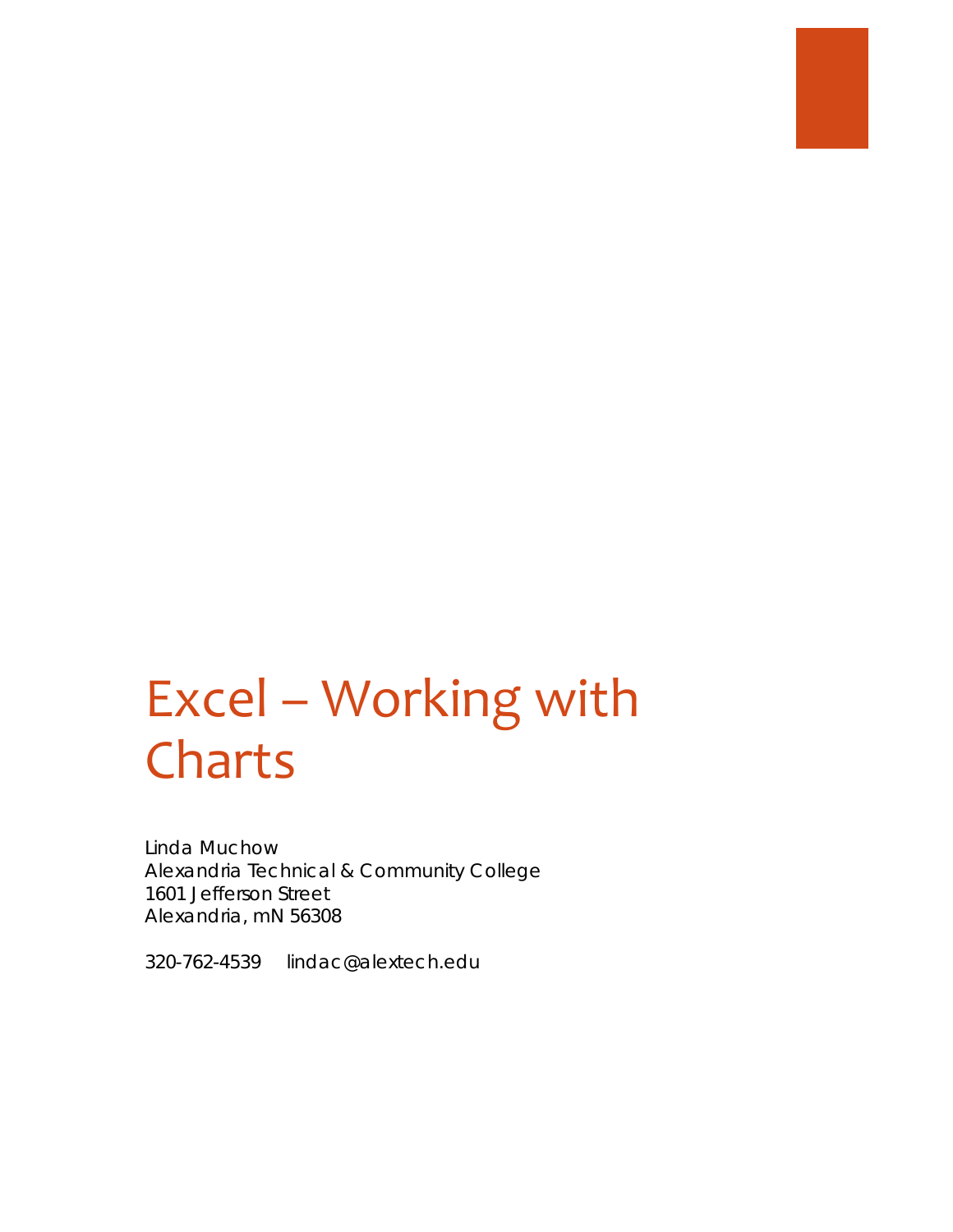# **Table of Contents**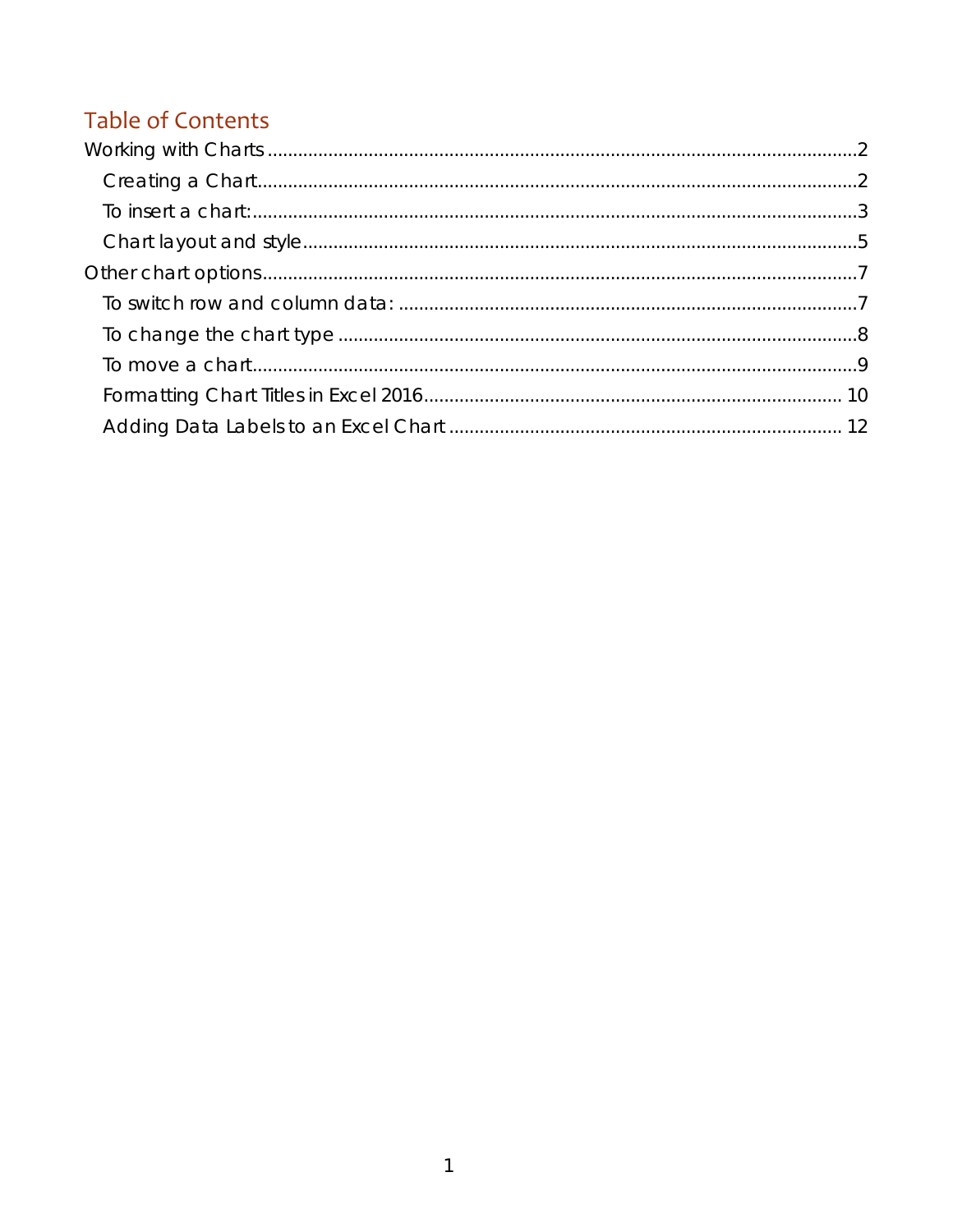# <span id="page-2-0"></span>Working with Charts

We have certainly come a long way in our exploration of Excel! In the final two lessons of this section, we will explore the last major component to help you complete your workbook – how to create and modify charts. After completing these two lessons, you are well on your way to being able to create functional and attractive worksheets worthy of any quarterly report or boardroom meeting!

If you look at a large table of figures, it can be very hard to figure out what is happening with the data. Conditional formatting will help, but sometimes a picture really is worth a thousand words. Excel features powerful charting tools to help you create a more meaningful representation of your data. In this lesson, we will learn how to create, format, and manipulate a chart.

### <span id="page-2-1"></span>Creating a Chart

It used to take a bit of work to analyze your data, but now it only takes a few steps. You can instantly create different types of charts, including line and column charts, or add miniature graphs (called sparklines). You can also apply a table style, create PivotTables, quickly insert totals, and apply conditional formatting all by using something called **Quick Analysis.**

| ◢              | в<br>A                                    |  |                                             | D              | E         | F      | G |  |
|----------------|-------------------------------------------|--|---------------------------------------------|----------------|-----------|--------|---|--|
|                |                                           |  |                                             |                |           |        |   |  |
| 1              |                                           |  | <b>Regional Sales Figures</b>               |                |           |        |   |  |
| $\overline{2}$ |                                           |  | <b>Sales</b>                                | <b>Profits</b> |           |        |   |  |
| з              | <b>North</b>                              |  | \$32,149.00                                 | \$6,429.00     |           |        |   |  |
| 4              | South                                     |  | \$23,847.00                                 | \$4,769.00     |           |        |   |  |
| 5              | East                                      |  | \$12,092.00                                 | \$2,718.00     |           |        |   |  |
| 6              | West                                      |  | \$6,612.00                                  | \$1,322.00     |           |        |   |  |
| 7              |                                           |  |                                             |                | Ξ         |        |   |  |
| 8              |                                           |  |                                             |                |           |        |   |  |
| 9              |                                           |  |                                             | <b>CHARTS</b>  |           | TABLES |   |  |
| 10             | FORMATTING<br><b>TOTALS</b><br>SPARKLINES |  |                                             |                |           |        |   |  |
| 11             |                                           |  |                                             |                |           |        |   |  |
| 12             | i.                                        |  |                                             |                | $\bar{p}$ |        |   |  |
| 13             | Clustered<br>Scatter                      |  | Stacked                                     | Clustered      | Stacked   | More   |   |  |
| 14             | Column                                    |  | Column                                      | Bar            | Bar       | Charts |   |  |
| 15             |                                           |  |                                             |                |           |        |   |  |
| 16             |                                           |  | Recommended Charts help you visualize data. |                |           |        |   |  |

- 1. Select the cells that contain the data you want to analyze.
- 2. Click the **Quick Analysis** button that appears to the bottom right of your selected data (or press  $CRTL + Q$ ).
- 3. In the **Quick Analysis** gallery, select a tab you want. For example, choose **Charts** to see your data in a chart.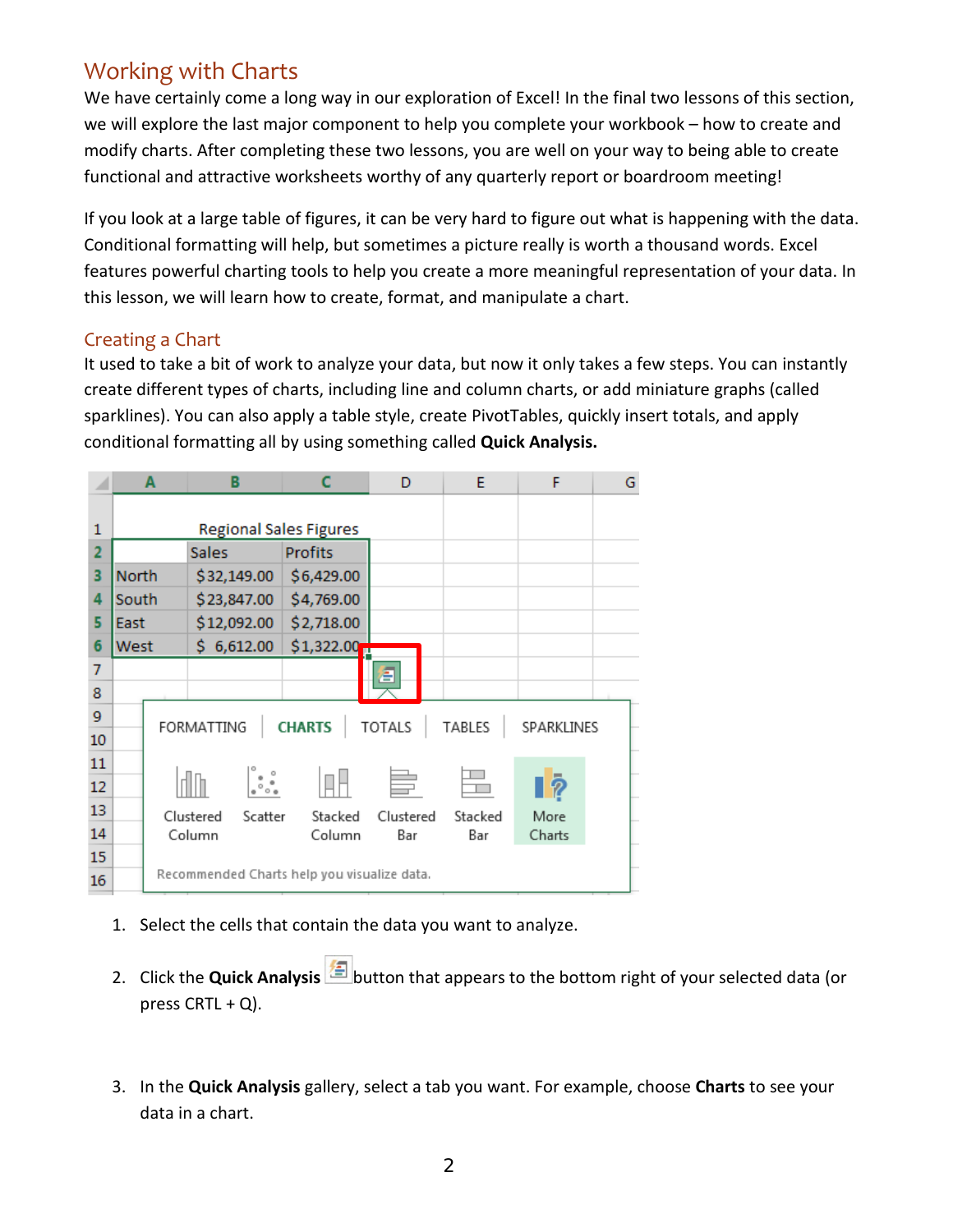

4. Pick an option, or just point to each one to see a preview.

You might notice that the options you can choose from aren't always the same. That's because the options change based on the type of data you have selected in your workbook.

### <span id="page-3-0"></span>To insert a chart:

1. Select the **cells** you want to chart, including the **column titles** and **row labels**. These cells will be the **source data** for the chart. In our example, we'll select cells A4:E7.

| 3 |                      |               |               |                  |               |  |
|---|----------------------|---------------|---------------|------------------|---------------|--|
| 4 |                      | Otil          | Otil          | Oti <sup>3</sup> | Orra          |  |
| 5 | <b>Greens Fees</b>   | 420,000<br>\$ | 385,000       | Ś<br>227,000     | 362,000<br>\$ |  |
| 6 | <b>Golf Lessons</b>  | 98,000        | 54,800        | 61,900           | 78,200        |  |
|   | Pro Shop Sales       | 55,000        | 48,600        | 35,200           | 123,400       |  |
| 8 |                      |               |               |                  |               |  |
| 9 | <b>Total Revenue</b> | \$ 573,000    | 488,400<br>\$ | \$324,100        | S.<br>563,600 |  |
|   |                      |               |               |                  |               |  |

2. From the **Insert** tab, click the desired **Chart** command. In our example, we'll select **Column**.

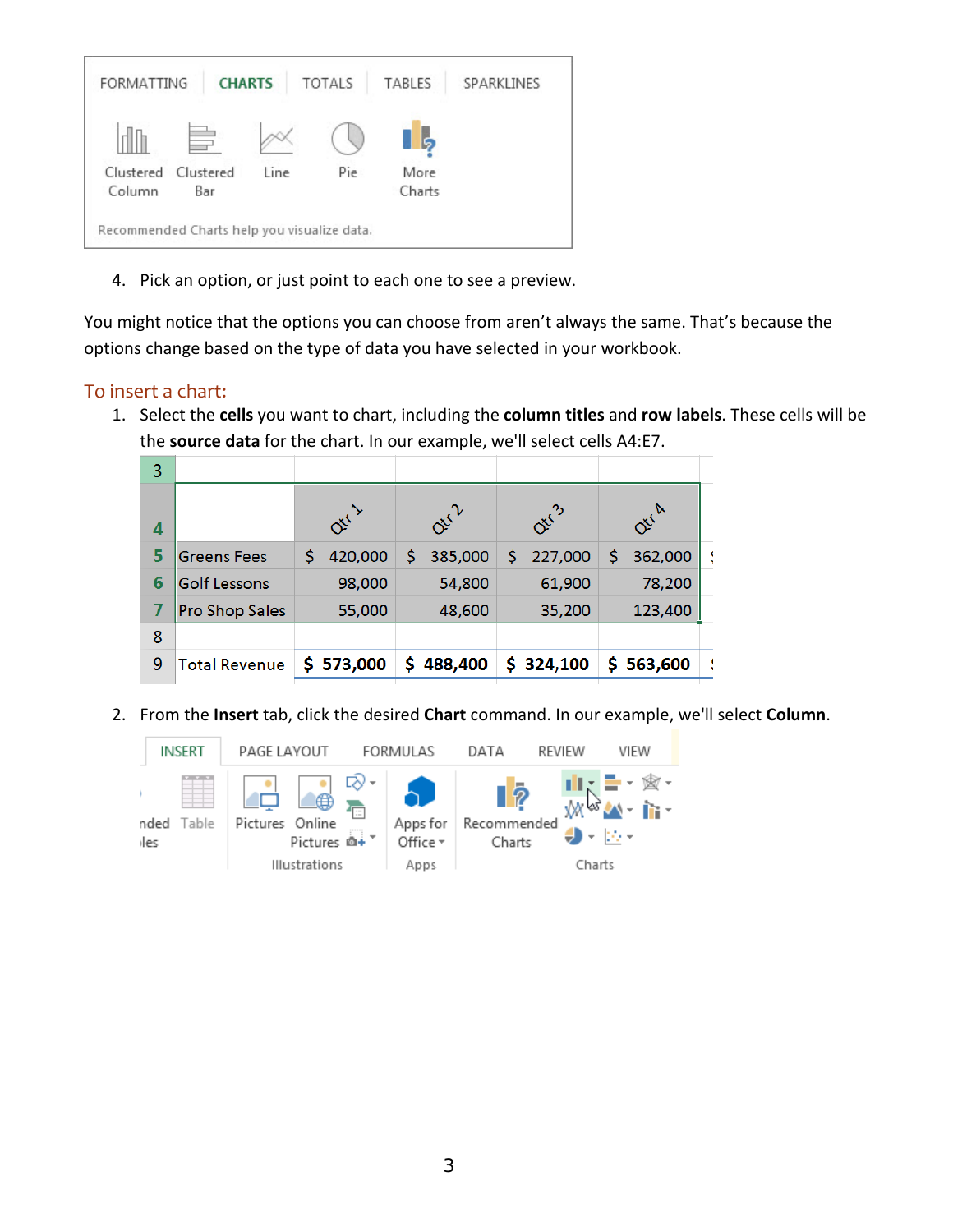3. Choose the desired **chart type** from the drop-down menu.



4. The selected chart will be inserted in the worksheet.



If you're not sure which type of chart to use, the **Recommended Charts** command will suggest several different charts based on the source data.

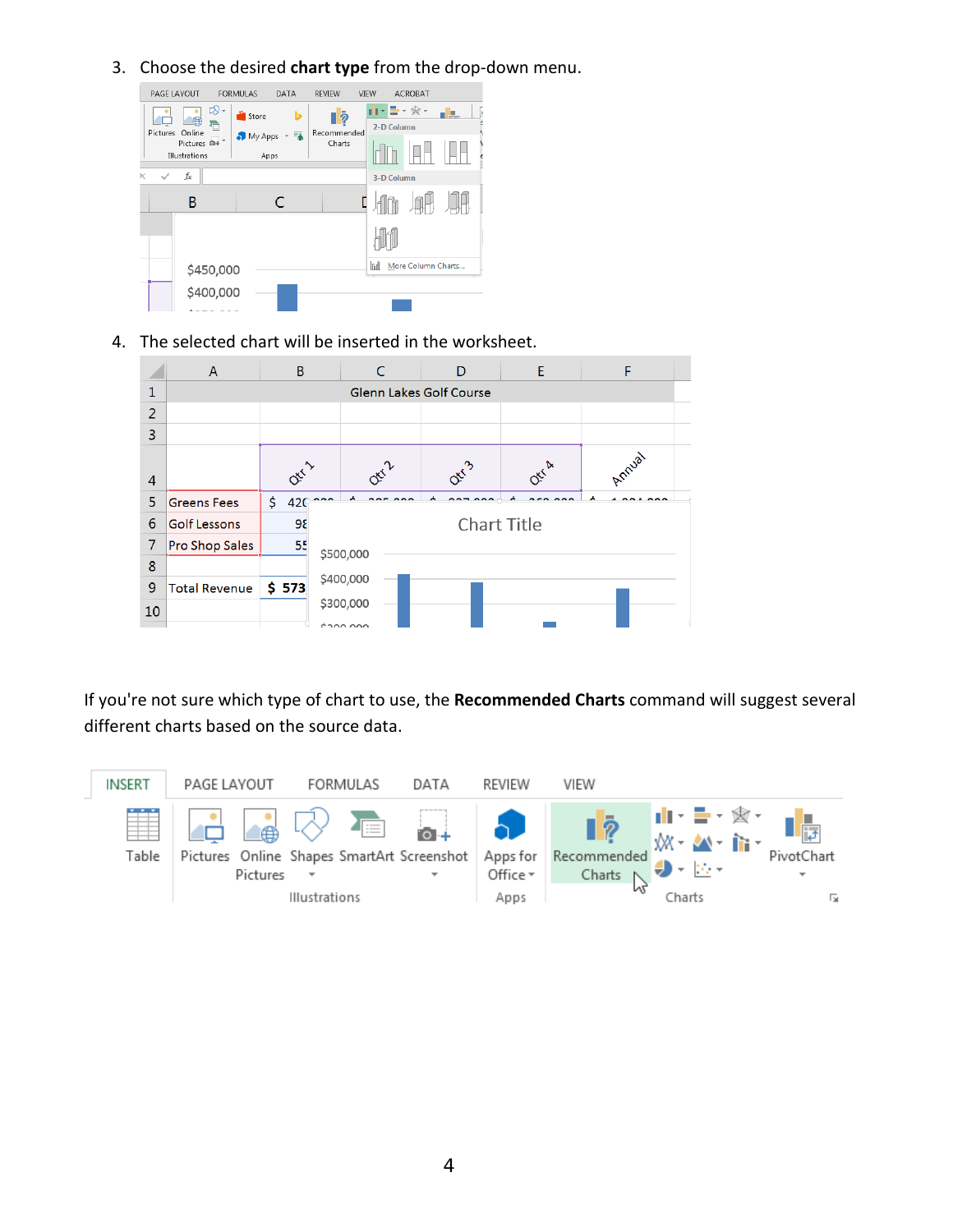# <span id="page-5-0"></span>Chart layout and style

After inserting a chart, there are several things you may want to change about the way your data is displayed. It's easy to edit a chart's **layout** and **style** from the **Design** tab.

• Excel allows you to add **chart elements**—such as **chart titles**, **legends**, and **data labels**—to make your chart easier to read. To add a chart element, click the **Add Chart Element** command on the **Design** tab, then choose the **desired element** from the drop-down menu.

![](_page_5_Figure_3.jpeg)

• To **edit** a chart element, like a **chart title,** simply double-click the **placeholder** and begin typing.

![](_page_5_Figure_5.jpeg)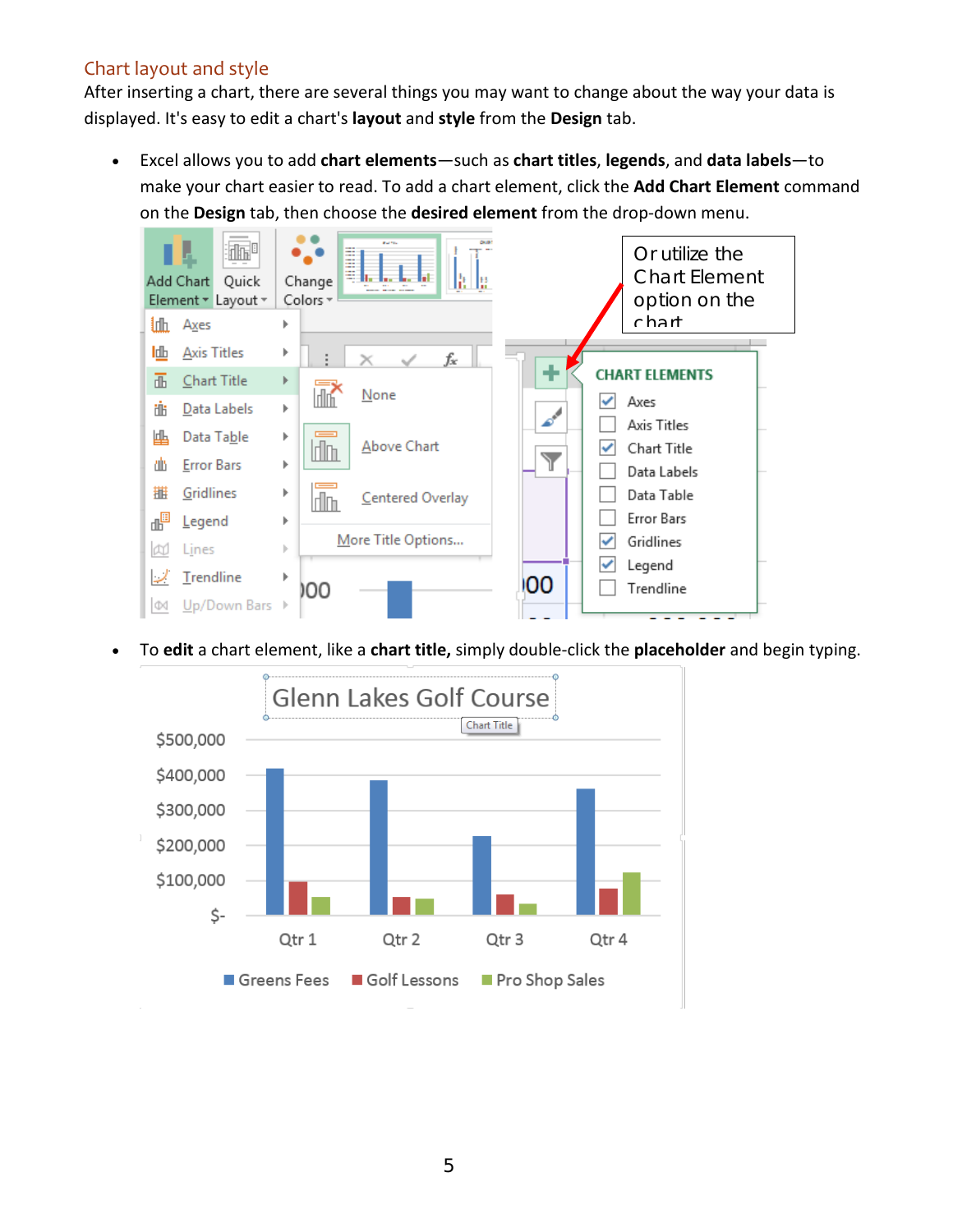• If you don't want to add chart elements individually, you can use one of Excel's predefined layouts. Simply click the **Quick Layout** command, then choose the **desired layout** from the drop-down menu.

![](_page_6_Picture_1.jpeg)

• Excel also includes several different **chart styles**, which allow you to quickly modify the look and feel of your chart. To change the chart style, select the **desired style** from the **Chart styles**  group.

![](_page_6_Picture_3.jpeg)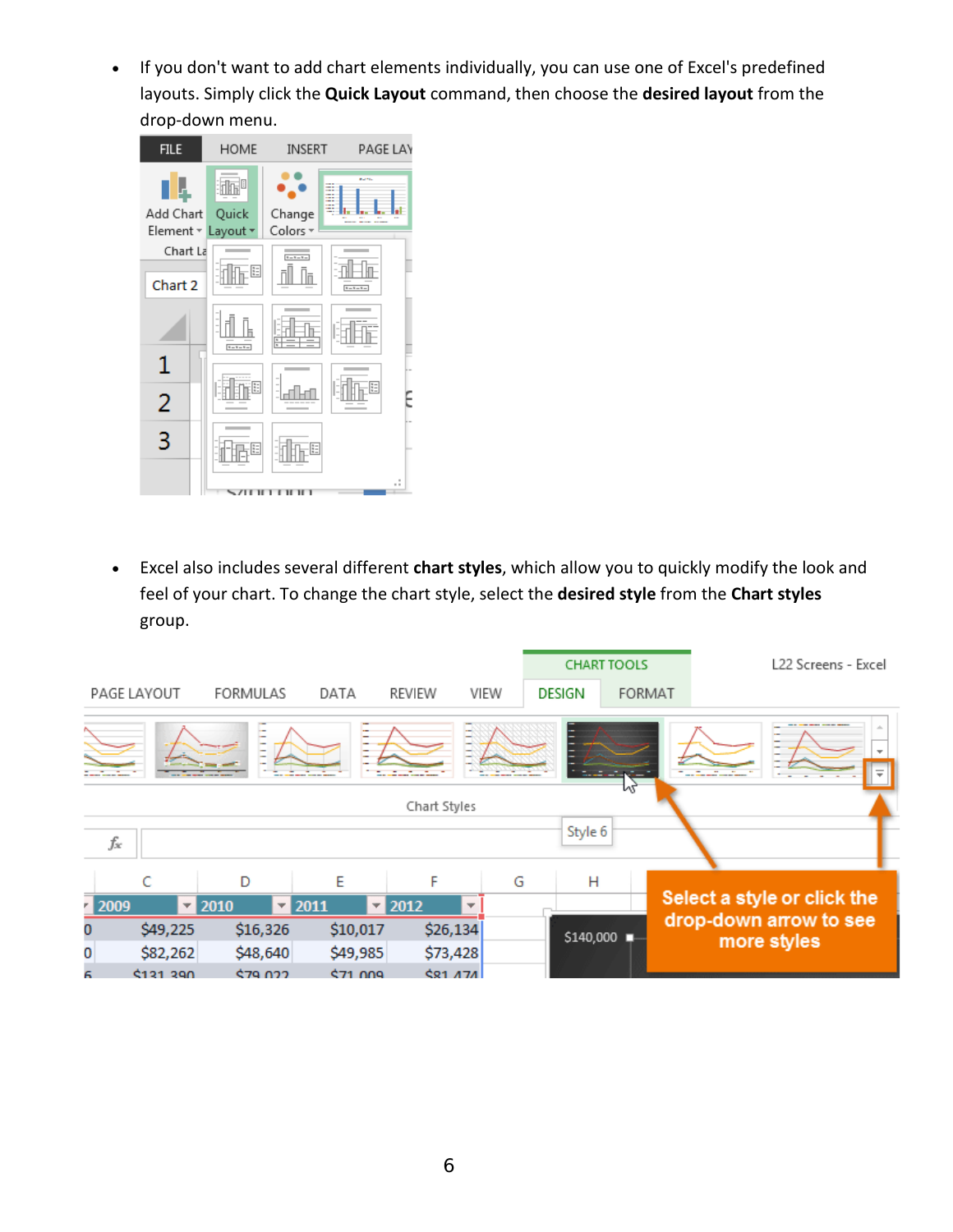You can also use the chart formatting shortcut buttons to quickly **add chart elements**, change the **chart style**, and **filter** the chart data.

![](_page_7_Figure_1.jpeg)

# <span id="page-7-0"></span>Other chart options

There are lots of other ways to customize and organize your charts. For example, Excel allows you to **rearrange** a chart's data, change the **chart type**, and even **move** the chart to a different location in the workbook.

# <span id="page-7-1"></span>To switch row and column data:

Sometimes you may want to change the way charts **group** your data. For example, in the chart below, the Book Sales data are grouped **by year**, with columns for **each genre**. However, we could switch the rows and columns so the chart will group the data **by genre**, with columns for **each year**. In both cases, the chart contains the same data—it's just organized differently.

- 1. Select the **chart** you wish to modify.
- 2. From the **Design** tab, select the **Switch Row/Column** command.

![](_page_7_Picture_8.jpeg)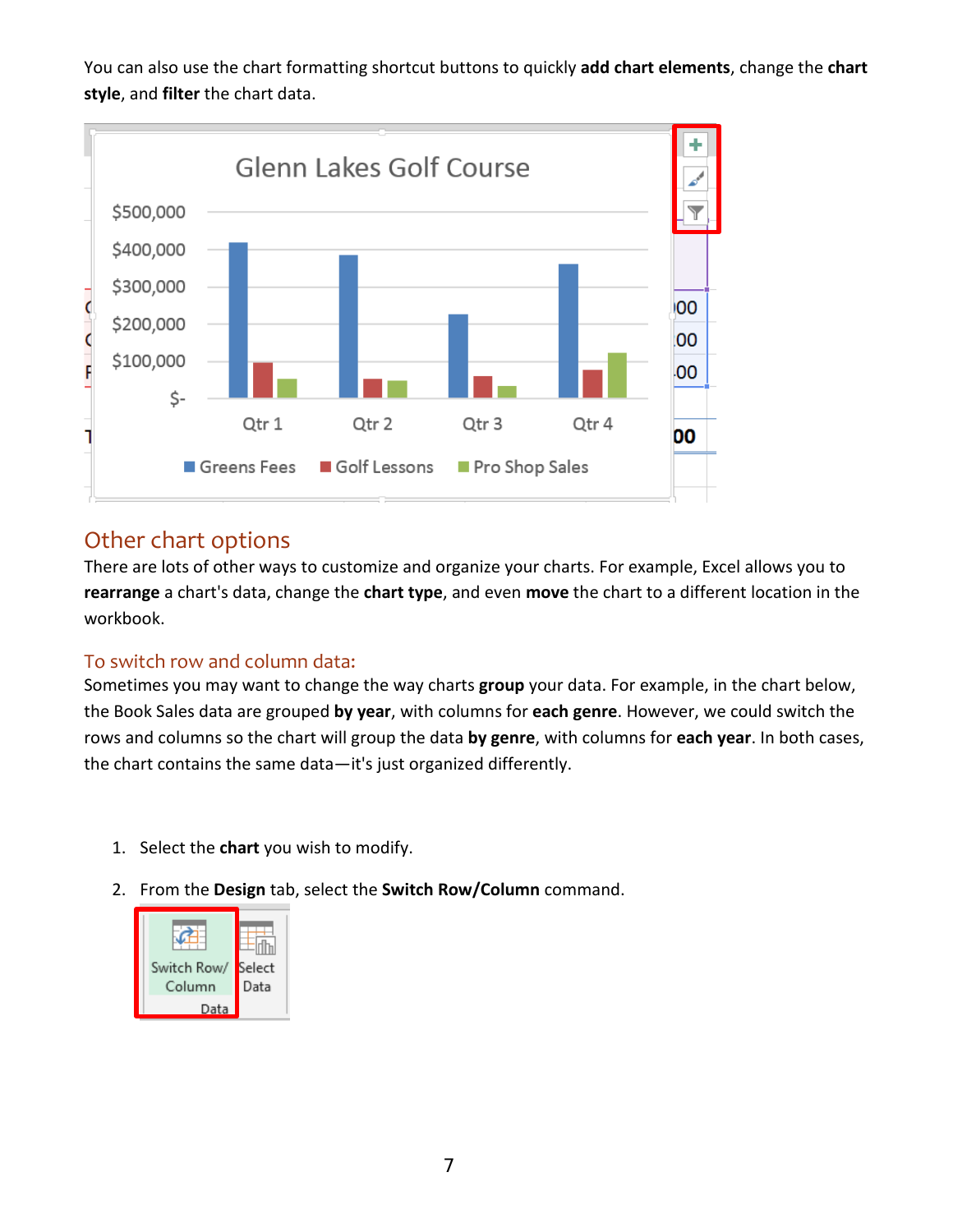#### 3. The rows and columns will be **switched**.

![](_page_8_Figure_1.jpeg)

# <span id="page-8-0"></span>To change the chart type

If you find that your data isn't well suited to a certain chart, it's easy to switch to a new **chart type**. In our example, we'll change our chart from a **Column** chart to a **Line** chart.

1. From the **Design** tab, click the **Change Chart Type** command.

![](_page_8_Picture_5.jpeg)

2. The **Change Chart Type** dialog box will appear. Select a new chart **type** and **layout**, then click **OK**. In our example, we'll choose a **Line** chart.

|                             |                               | Change Chart Type                                                                                                                                                                                                                        | 2 | ×             |
|-----------------------------|-------------------------------|------------------------------------------------------------------------------------------------------------------------------------------------------------------------------------------------------------------------------------------|---|---------------|
|                             | <b>Recommended Charts</b>     | <b>All Charts</b>                                                                                                                                                                                                                        |   |               |
| $\sim$<br>1 Thri            | Recent<br>Templates<br>Column |                                                                                                                                                                                                                                          |   |               |
|                             | Line                          | Line with Markers                                                                                                                                                                                                                        |   |               |
| ∕€<br>Pie                   |                               | Chart Title<br>Chart Title                                                                                                                                                                                                               |   |               |
| 冨<br>Bar<br>₩               | Area                          | \$140,000<br>\$120,000<br>Choose a chart type and layout,<br>\$100,000<br>then click OK<br>\$80,000                                                                                                                                      |   |               |
| $\mathcal{L}^{\mathcal{L}}$ | X Y (Scatter)                 | \$50,000<br>\$40,000<br>520,000<br><b>Balanc</b>                                                                                                                                                                                         |   |               |
| 師                           | Stock                         | 50<br>50<br>2010<br>2008<br>2009<br>2011<br>2012<br>Romance Sci-R& Reitsey Noung Adult<br>Classics<br>Muttery<br>-8-Casic -8-Mytey -8-Romana -8-S6R & Ratery -8-Young Adult<br>$-4 - 203 - 4 - 2010 - 4 - 2011 - 4 - 2012$<br>$-4 - 200$ |   |               |
| 盈                           | Surface                       |                                                                                                                                                                                                                                          |   |               |
|                             |                               | OK                                                                                                                                                                                                                                       |   | Cancel<br>111 |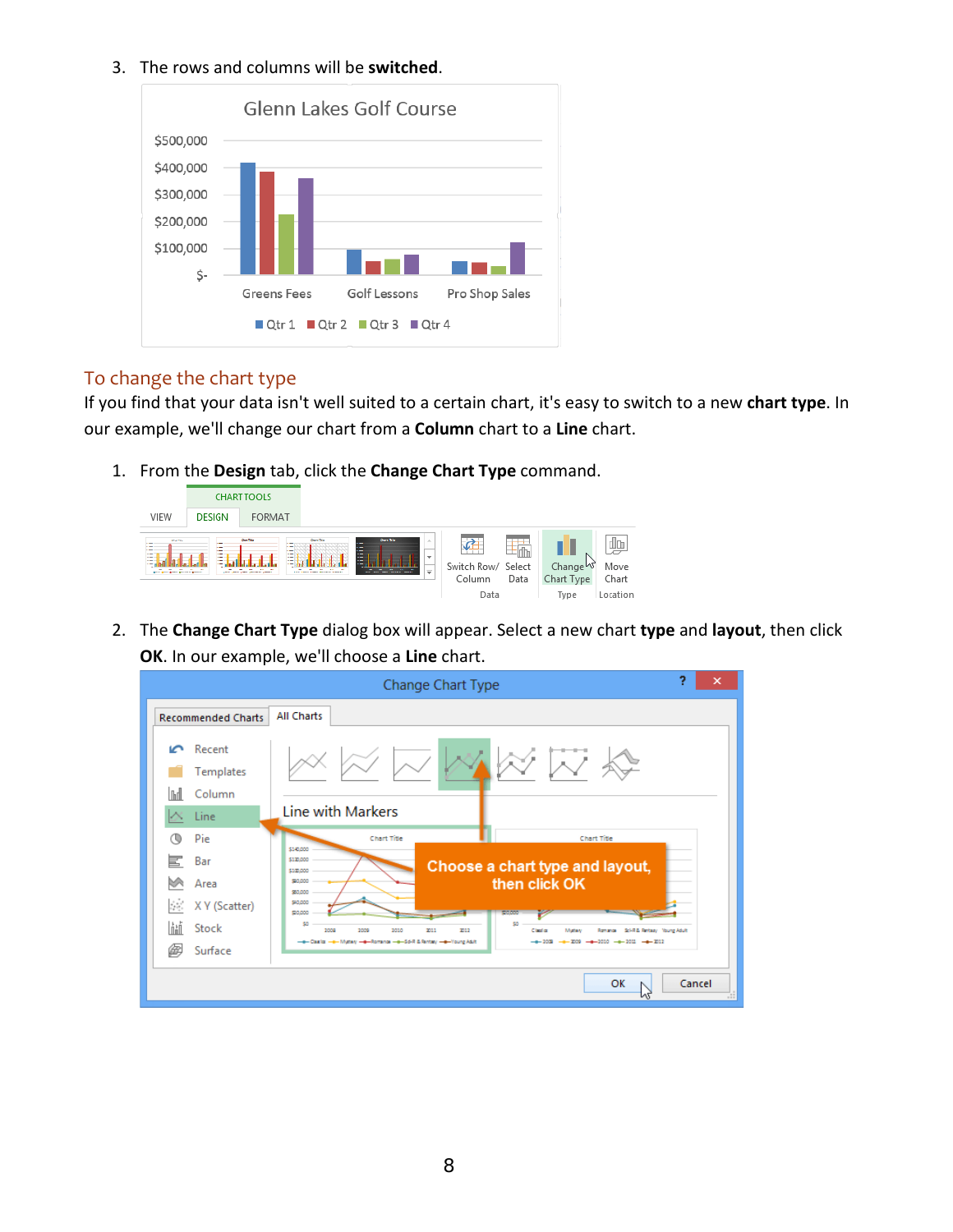3. The selected chart type will appear. In our example, the Line chart makes it easier to see trends in the sales data over time.

![](_page_9_Figure_1.jpeg)

### <span id="page-9-0"></span>To move a chart

Whenever you insert a new chart, it will appear as an object on the same worksheet that contains its source data. Alternatively, you can **move** the chart to a **new worksheet** to help keep your data organized.

- 1. Select the **chart** you wish to move.
- 2. Click the **Design** tab, then select the **Move Chart** command.

| <b>CHART TOOLS</b>           |        |                    |                                                                   |                              |                          |                      |
|------------------------------|--------|--------------------|-------------------------------------------------------------------|------------------------------|--------------------------|----------------------|
| DESIGN                       | FORMAT |                    |                                                                   |                              |                          |                      |
| <b>Select</b><br>David Bills |        | <b>DON'T TITLE</b> | Oran This<br>ă.<br>-<br>$\overline{\phantom{a}}$                  |                              | $\overline{\phantom{0}}$ |                      |
|                              |        |                    | $-$<br>--<br>$\overline{\phantom{0}}$<br>$\overline{\phantom{a}}$ | Switch Row/ Select<br>Column | Data                     | Change<br>Chart Type |
|                              |        |                    |                                                                   | Data                         |                          | Tvpe                 |

3. The **Move Chart** dialog box will appear. Select the **desired location** for the chart. In our example, we'll choose to move it to a **New sheet**, which will create a new worksheet.

4. Click **OK**.

![](_page_9_Picture_9.jpeg)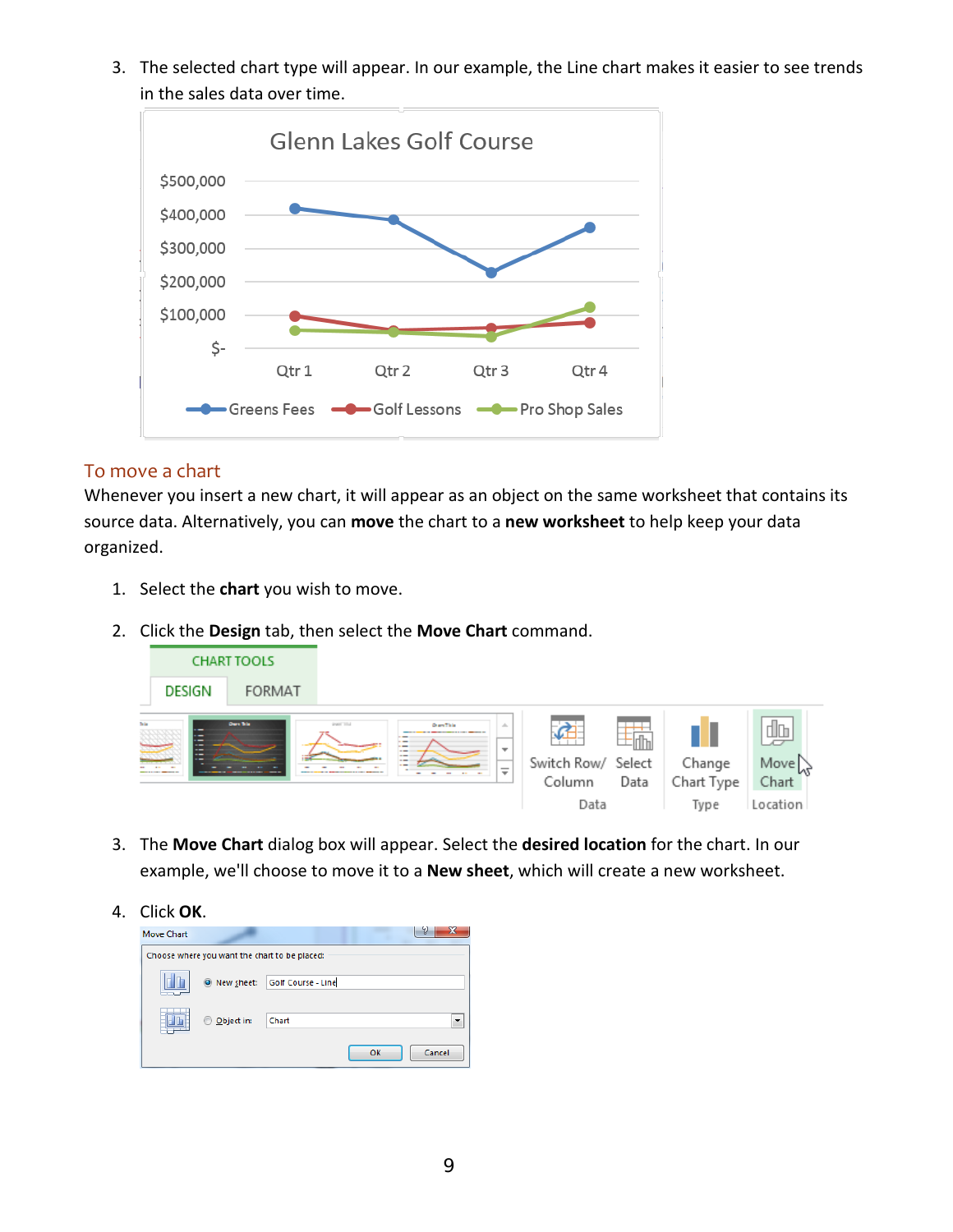5. The chart will appear in the selected location. In our example, the chart now appears on a new worksheet.

## <span id="page-10-0"></span>Formatting Chart Titles in Excel 2016

Excel 2016 users won't see a dialogue box. Instead, you'll see a panel appear on the right of the screen. This one:

| <b>Format Chart Title</b>            |  |  |
|--------------------------------------|--|--|
| <b>TITLE OPTIONS WE TEXT OPTIONS</b> |  |  |
| TH-                                  |  |  |
| FILL.                                |  |  |
| <b>BORDER</b><br>D                   |  |  |

Click an arrow to see further options. Here are the options for Fill:

| <b>Format Chart Title</b>            |  |  |  |  |
|--------------------------------------|--|--|--|--|
| <b>TITLE OPTIONS WE TEXT OPTIONS</b> |  |  |  |  |
| TE                                   |  |  |  |  |
|                                      |  |  |  |  |
| FILL                                 |  |  |  |  |
| $\bigcirc$ No fill                   |  |  |  |  |
| ○ Solid fill                         |  |  |  |  |
| ○ Gradient fill                      |  |  |  |  |
| $\bigcirc$ Picture or texture fill   |  |  |  |  |
| $\bigcirc$ Pattern fill              |  |  |  |  |
| ● Automatic                          |  |  |  |  |
| Color                                |  |  |  |  |
| Þ<br><b>BORDER</b>                   |  |  |  |  |

You can also click the icons at the top. There are three of them: a paint bucket, an Hexagon, and a resize symbol.

Click the Hexagon and you'll see these options:

| Format Chart Title                   |  |  |  |
|--------------------------------------|--|--|--|
| <b>TITLE OPTIONS WE TEXT OPTIONS</b> |  |  |  |
|                                      |  |  |  |
|                                      |  |  |  |
| <b>SHADOW</b>                        |  |  |  |
| <b>GLOW</b>                          |  |  |  |
| $\triangleright$ SOFT EDGES          |  |  |  |
| 3-D FORMAT                           |  |  |  |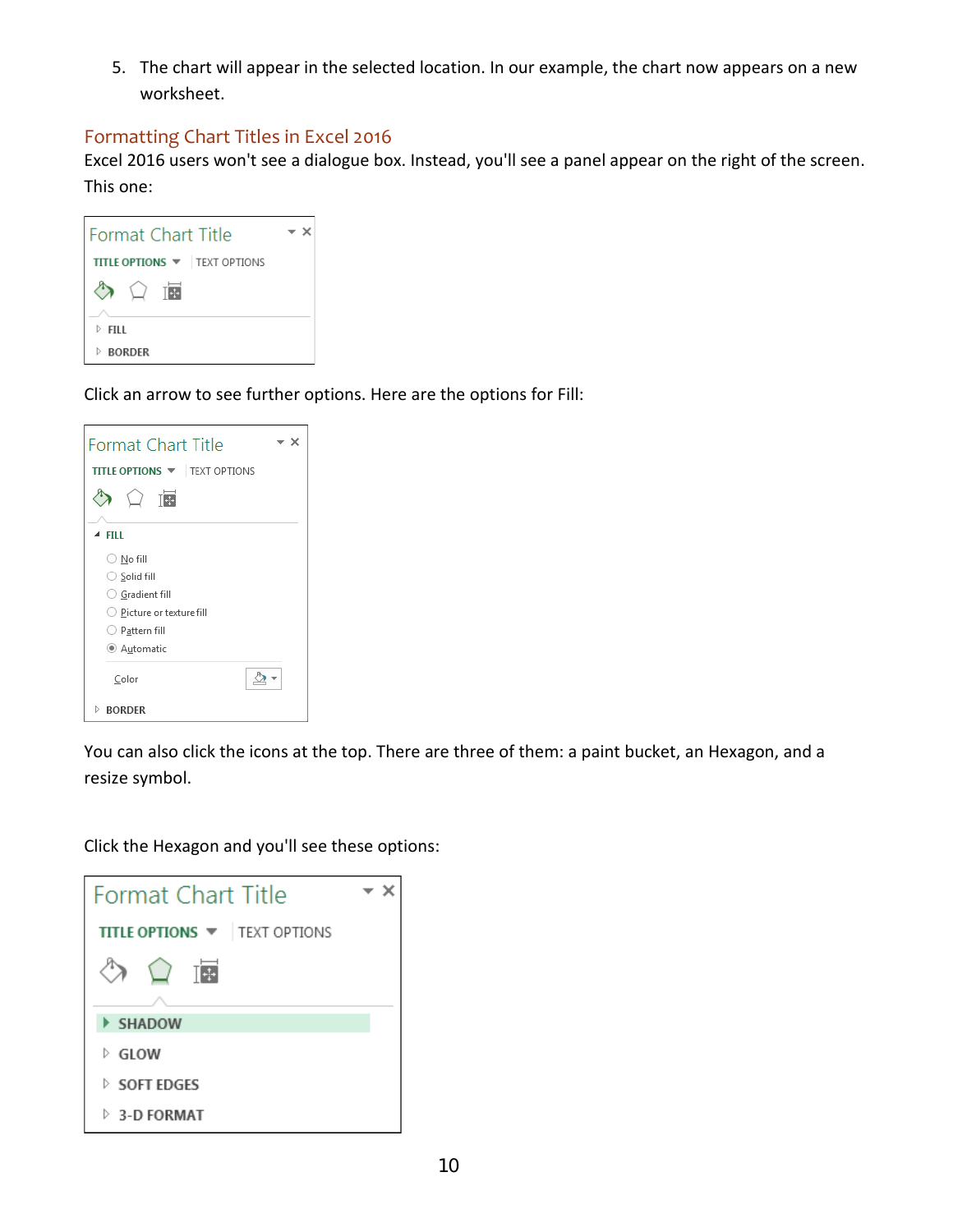Click the Rezise symbol and the options will change to these:

| <b>Format Chart Title</b>           |            |    |
|-------------------------------------|------------|----|
| <b>ITLE OPTIONS WE TEXT OPTIONS</b> |            |    |
| 悔                                   |            |    |
| <b>ALIGNMENT</b>                    |            |    |
| Vertical alignment                  | Middle Ce  |    |
| Text direction                      | Horizontal |    |
| Custom angle                        | 0°         |    |
| Resize shape to fit text            |            |    |
| ■ Allow text to overflow shape      |            |    |
| Left margin                         | $0.25$ cm  | ă. |
| Right margin                        | $0.25$ cm  |    |
| Top margin                          | $0.13$ cm  | ă. |
| Bottom margin                       | $0.13$ cm  |    |
| $\vee$ Wrap text in shape           |            |    |
| Columns                             |            |    |

As well as the three symbols, you can click the Text Options, you to the right of Title Options at the top. You'll then see even more options, this time to change the text itself:

| <b>Format Chart Title</b>           |  |  |  |
|-------------------------------------|--|--|--|
| TITLE OPTIONS <b>V TEXT OPTIONS</b> |  |  |  |
| 公<br>$A \equiv$                     |  |  |  |
| <b>TEXT FILL</b>                    |  |  |  |
| ○ <u>N</u> o fill                   |  |  |  |
| $\circledcirc$ Solid fill           |  |  |  |
| $\bigcirc$ Gradient fill            |  |  |  |
| $\bigcirc$ Picture or texture fill  |  |  |  |
| P <u>a</u> ttern fill               |  |  |  |
| Color                               |  |  |  |
| 0%<br>Transparency l                |  |  |  |
| $\triangleright$ TEXT OUTLINE       |  |  |  |